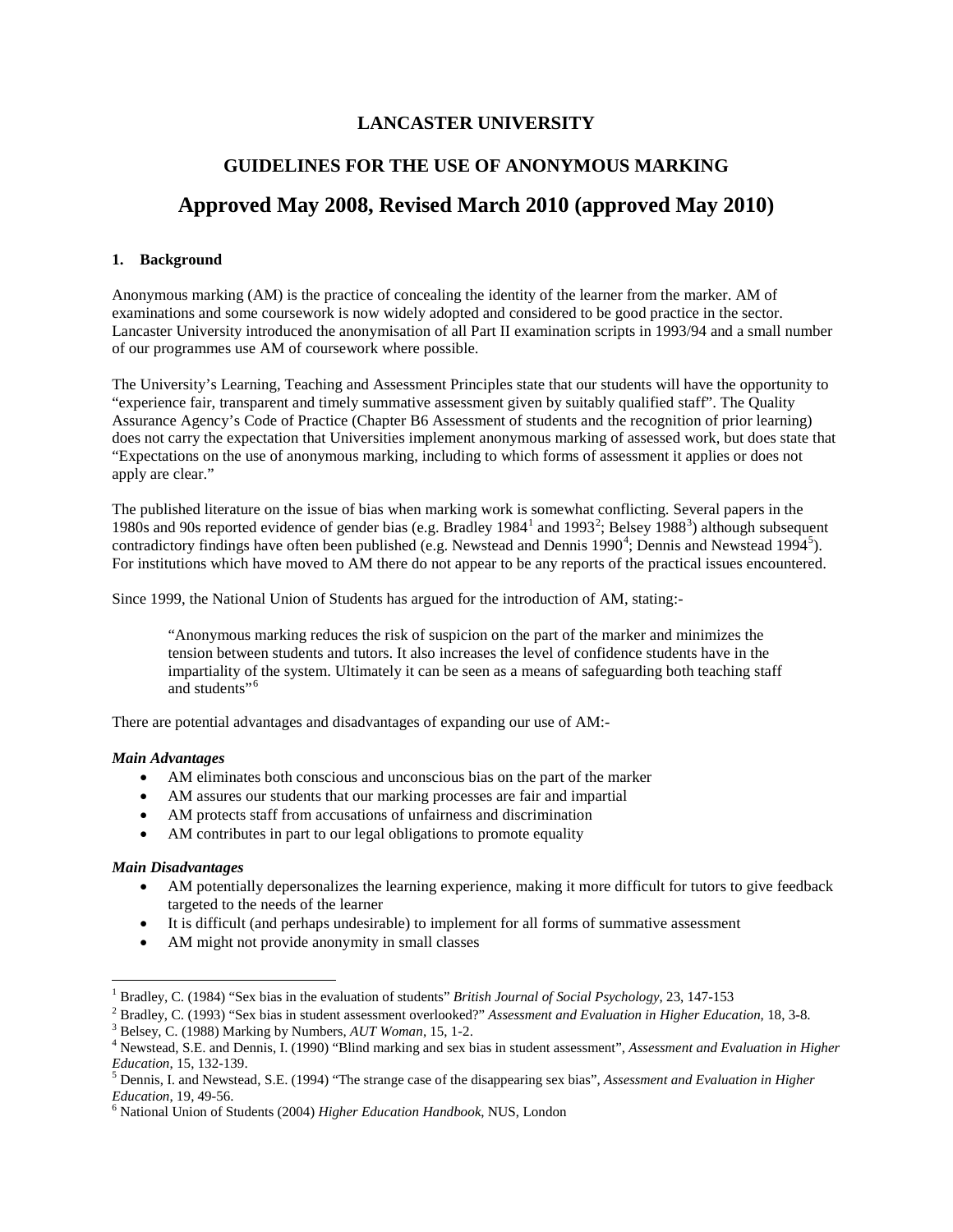- Previous research has suggested that implementing AM can result in a lowering of average marks, although this mostly appears to affect assessment via examination and this is already in place at Lancaster (in Part II)
- There is an increased administrative cost and processes need to ensure the accurate recording of marks

Student anonymity would not normally be of value for assessment which is wholly formative.

#### **2. Recommendations**

- 2.1 For undergraduate and postgraduate teaching programmes departments should explicitly consider the potential benefits of introducing anonymous marking of coursework. This should apply equally to both Part I and Part II.
- 2.2 For departments wishing to introduce AM, it is recommended that a pilot project should first be undertaken for selected modules which would allow the department to assess the impact of the change in terms of, for example, the marks awarded, the quality and quantity of feedback and the experience of the markers, students and administrative staff.
- 2.3 All examinations should continue to be marked with student anonymity.

#### **3. Guidance**

- 3.1 Where anonymity is required for coursework, University ID numbers should normally be used as identifiers [it is recognized that this does not yield a system where it is impossible for the marker to identify the student, but it is a practicable solution which minimizes additional administrative load and potential input errors].
- 3.2 From academic year 08-09 all examination booklets (Part I and Part II) should be anonymised.
- 3.3 For some forms of assessment anonymous marking may not be possible or desirable, for example if there is a direct interaction between student and marker. Examples of such assessments are:-
	- Observed assessments, e.g. practice-based, presentations, etc.
	- **Laboratory work**
	- **Fieldwork**
	- Oral assessments
	- Work done on placement / work experience
	- Portfolios, projects and dissertations
	- Linked pieces of assessment where earlier marks or feedback contribute to the marking process for a later piece of work
	- Preliminary work which is used as a qualifying hurdle for a later linked piece of assessment, e.g. dissertation pre-reports.
	- Groupwork where the work is submitted individually but the performance of others contribute to the final mark
- 3.4 For all assessments other than those listed in 3.3 which employ AM, anonymity should normally be preserved throughout the marking process. De-anonymisation earlier in the process may occur if an academic offence is suspected, e.g. plagiarism.
- 3.5 For submission of work *via* a VLE (e.g. Moodle), University ID numbers should normally be used to identify the submitted work.
- 3.6 Whether anonymous marking is used or not, for assessments other than examinations, any individual piece of Part II assessed work which is worth more than 25% of a 30-credit module (or relative proportions for